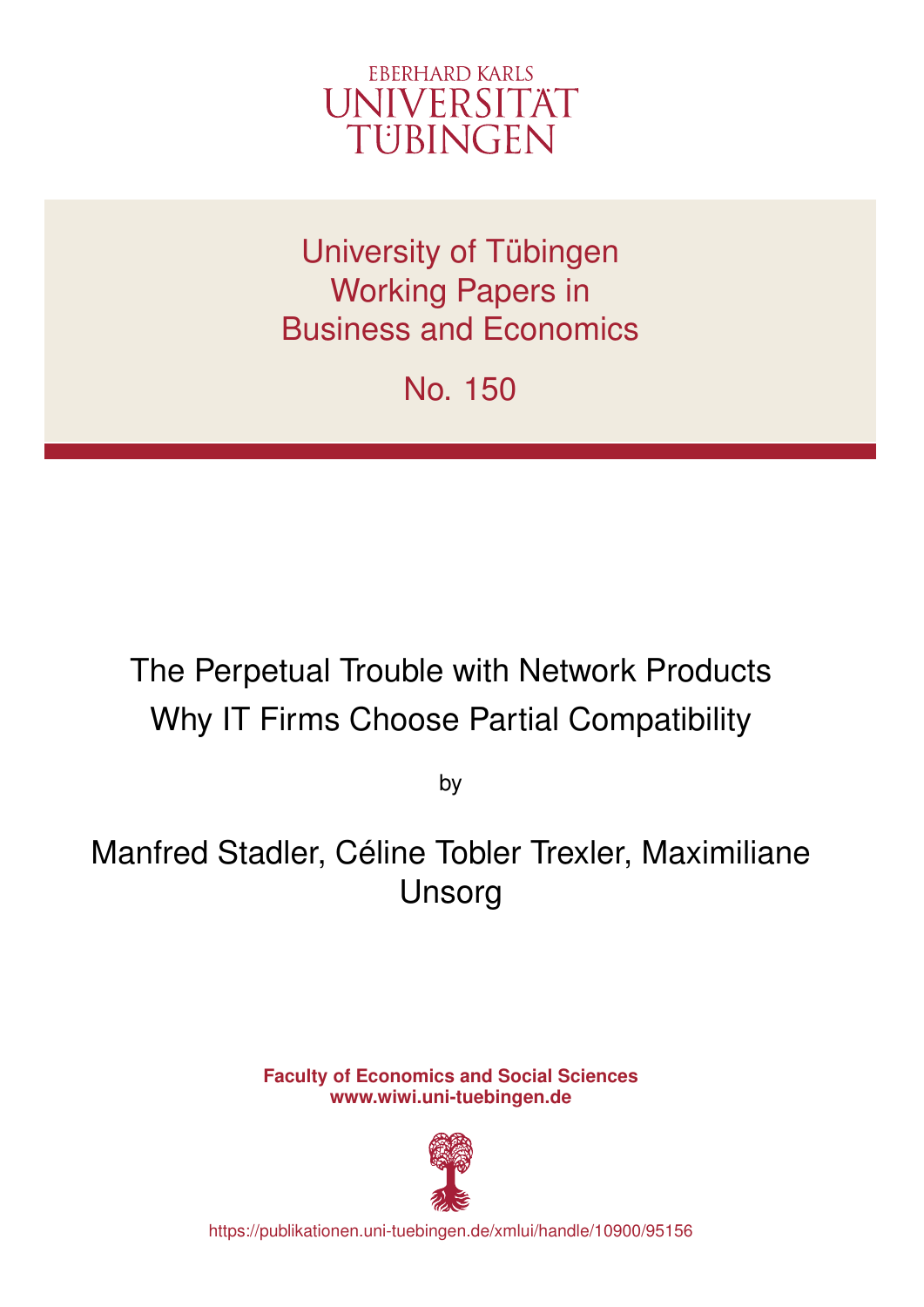# The Perpetual Trouble with Network Products Why IT Firms Choose Partial Compatibility

Manfred Stadler<sup>∗</sup> , Céline Tobler Trexler† , Maximiliane Unsorg‡

August 2021

#### **Abstract**

Compatibility of network products is an important issue in markets for communication technology as well as hard- and software products. Empirical findings suggest that firms competing in these markets typically choose intermediate degrees of product compatibility. We present a strategic two-stage game of two firms deciding strategically or commonly on the degree of product compatibility in the first stage and on prices in the second stage. Indeed, partial compatibility constitutes a subgame perfect Nash equilibrium when coordination costs of standardization are high and the installed bases are low.

**Keywords:** Compatibility, Network Products, Network Effects **JEL classification:** C72, L13, L15

<sup>∗</sup>University of Tübingen, Department of Economics, Nauklerstr. 47, D-72074 Tübingen, Germany. e-mail: manfred.stadler@uni-tuebingen.de

<sup>†</sup>University of Tübingen, Department of Economics, Nauklerstr. 47, D-72074 Tübingen, Germany. e-mail: celine.tobler-trexler@uni-tuebingen.de

<sup>‡</sup>University of Tübingen, Department of Economics, Nauklerstr. 47, D-72074 Tübingen, Germany. e-mail: maximiliane.unsorg@uni-tuebingen.de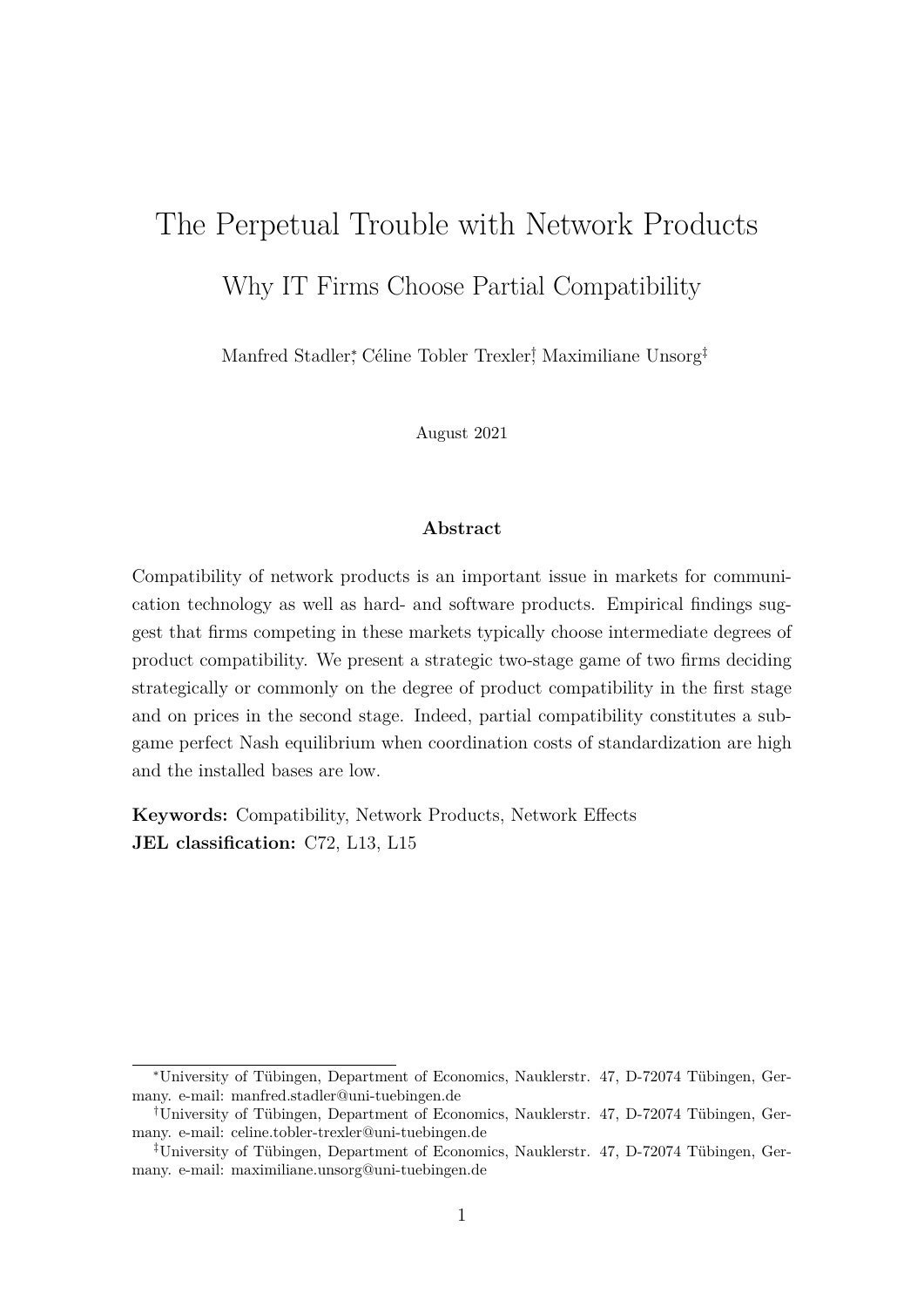#### **1 Introduction**

Markets for goods and services exerting network effects are growing in number as well as in size. Consumer demand for communication technology, hard- and software is increasing continuously. Telephones, mobile phones, the internet, music and video players, banking and airline services, and also the hard- and software of computers are improved gradually, especially when new suppliers enter the market.

Network products have certain features making them interdependent on each other. For example, consider the connection of newly updated software with apps on mobile phones or the operating ability of new computers with older technology, enabled via suitable adapters.

The special characteristics of these markets are compatibility, consumption externalities and consumer switching costs, see [Shy](#page-15-0) ([2001](#page-15-0)) for an overview. Recently, and not only since the COVID19 pandemic, markets for computer hard- and software again have received increased attention. Ever since the introduction of digital IT systems, the compatibility of hard- and software causes problems and inconveniences. Usually, systems or products are not completely incompatible. There exists a range of different adapters to make hardware connections compatible or, furthermore, files of different systems and formats can be converted by translation programs to be usable again. Obviously, firms choose partial compatibility of their network products.

Network effects, describing an externality on consumers' utility or firms' profits caused by the compatibility of technology, can either be positive or negative ([Shy,](#page-15-1) [2010](#page-15-1)). In markets where a special kind of snobbishness for the exclusivity exists, negative network effects can be found.

However, more common is the existence of positive network effects, meaning that consumers prefer goods or services being at least partially compatible. Positive network effects increase consumer utility and firm profits. Switching costs arise when consumers switch from one brand to another being not perfectly compatible with the former one. For example, switching from a mobile operating system to another, i.e. from Android to iOS, compatibility issues arise not only because of applications or file formats, but also because peripheral devices like earphones mostly are incompatible. Especially, customers using an Apple device achieve a higher utility and a better consumer experience when they use Apple products only due to the high incompatibility of Apple hard- and software with rival products.

In the theory of industrial organization, the degree of compatibility is not treated as exogenously given, but instead as a strategic decision of rival firms. Competition is modeled as a two-stage game where firms decide on the degree of compatibility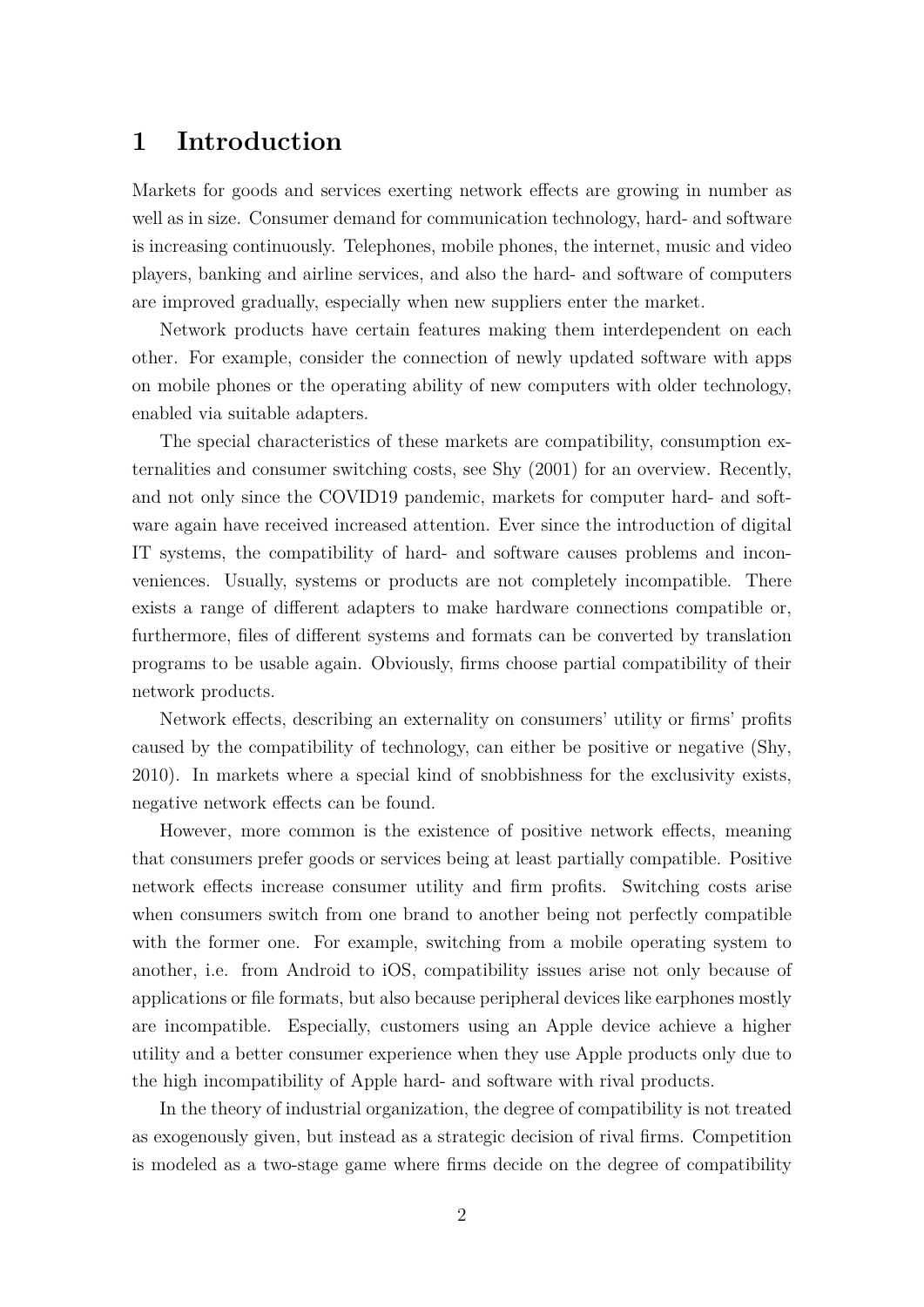of their products in the first stage and engage in price competition in the second stage, see e.g. [Matutes and Regibeau](#page-15-2) [\(1988\)](#page-15-2), [Economides](#page-15-3) [\(1989\)](#page-15-3), [Pfähler and Wiese](#page-15-4) ([2006](#page-15-4)) or [Kim and Choi](#page-15-5) [\(2015](#page-15-5)). However, none of these models derives an explicit solution for partial compatibility of network products.

This paper derives an explicit solution, arising under certain situations, for the observed partial compatibility decisions of firms, enabling us to analyze comparative statics and to determine decisive factors leading to partial compatibility. We show that, depending on the costs of coordinating technical standards, a symmetric equilibrium with partial compatibility can exist. If the coordination costs are high and the installed bases are low, firms will not choose complete compatibility of their products, triggering the often observed perpetual trouble for the users.

Additionally, the model also allows to account for common standardization decisions. We can show that if firms decide to coordinate their compatibility choices, partial compatibility still can arise, also depending on the costs of coordinating standardization. However, whether firms decide for a higher degree of compatibility in the cases of strategic or common decisions depends on the size of the installed bases and on whether costs arising from participating in a standards developing organization are high.

The rest of the paper is organized as follows: Section [2](#page-3-0) provides a brief review of the existing literature. Section [3](#page-5-0) presents a symmetric model of strategic compatibility choice, explaining the empirical evidence of partial compatibility. Section [4](#page-10-0) studies the case of a common compatibility decision. Section [5](#page-13-0) concludes.

## <span id="page-3-0"></span>**2 Relation to the Literature**

This section provides a brief insight in the existing literature and research regarding compatibility of products or services, network effects and externalities. In a series of papers, [Katz and Shapiro](#page-15-6) ([1985](#page-15-6), [1986a](#page-15-7)[,b\)](#page-15-8) have analyzed several key factors and mechanisms regarding compatibility. First, they showed in a static environment that firms' incentives are lower than social ones to offer complete compatibility ([Katz](#page-15-6) [and Shapiro](#page-15-6), [1985\)](#page-15-6). Furthermore, they derived that, under certain circumstances, compatibility can be undersupplied by the market [\(Katz and Shapiro](#page-15-7), [1986a](#page-15-7)). In their follow-up paper, [Katz and Shapiro](#page-15-8) [\(1986b](#page-15-8)) have analyzed the incentives for compatibility in a dynamic framework. In contrast to the static setup, they find that firms are characterized by excessive compatibility incentives when compatibility serves to reduce competition.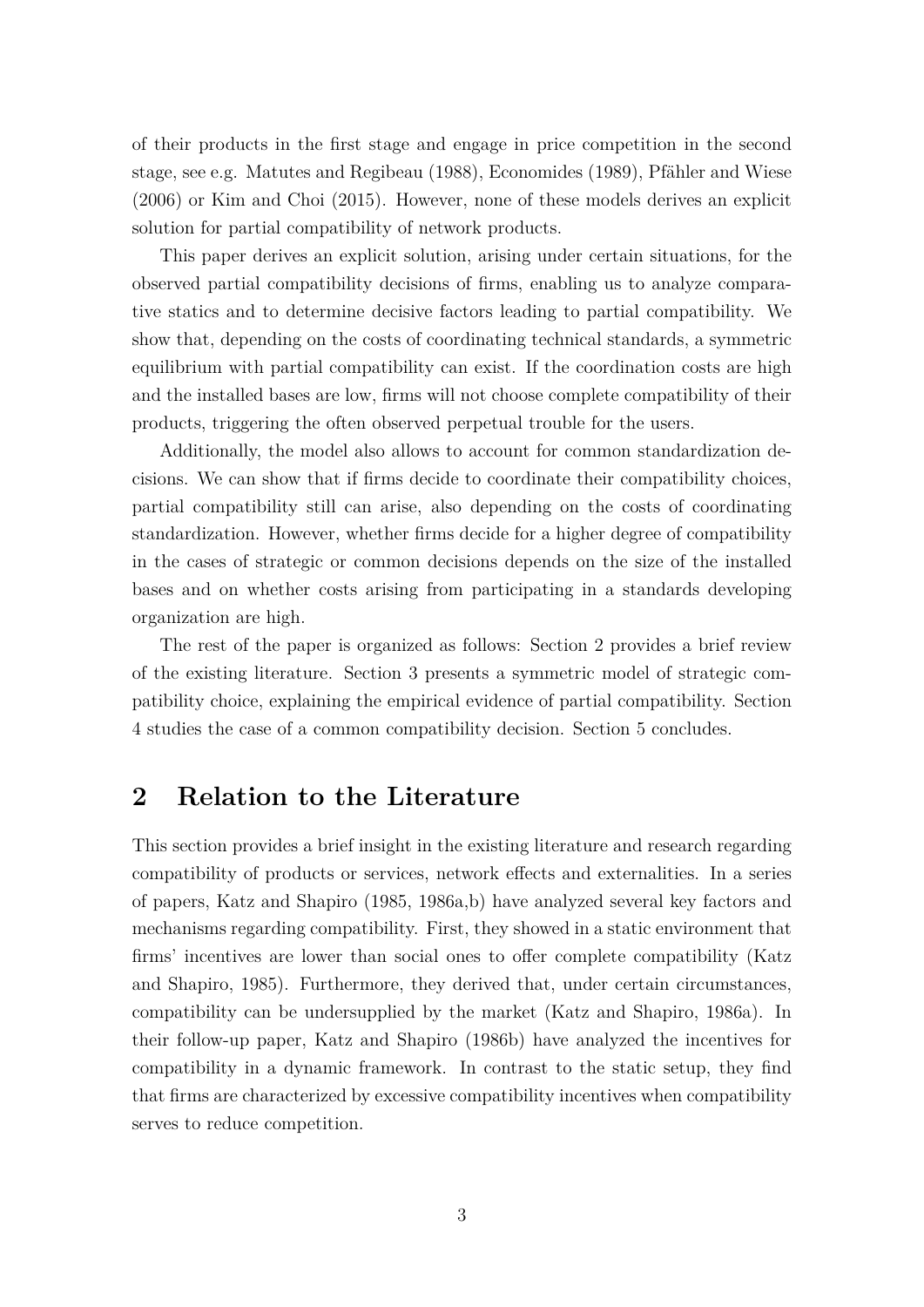[Church and Gandal](#page-15-9) ([2004](#page-15-9)) distinguish between direct and indirect (virtual) networks via referring to horizontal and vertical product compatibility. The former type of network is achieved via some common standard across different products purchased by consumers in the network such as for example telecommunication. Indirect networks in contrast describe the compatibility between some kind of hardand software, where one unit of hardware often is compatible with many different units of software - or at least partially. While many illustrative examples can be found in consumer electronics, also credit card types and stores accepting them can be considered as networks with vertical compatibility, i.e. whether certain credit card providers are accepted in all or only in few stores.

The majority of these products is characterized by positive network effects, i.e. the bigger the network size, the better for consumers. Though, not only direct network effects are decisive but also indirect effects can increase consumers' utility. Those effects can arise from the fact that the bigger the number of consumers using a certain type of hardware, the higher the incentive to provide compatible hardware. Clearly, this also shows why the size of the installed base matters. Those firms or products with a large base are less likely to aim for compatibility.

[David and Steinmueller](#page-15-10) ([1994\)](#page-15-10) find that even if compatibility standards are in the interest of consumers and producers, they do not only generate winners, but also losers. Based on the example of telecommunication, they showed that the process of standardization can either stimulate or retard (private) investment in R&D, depending on whether investment is undertaken in universal standards or in variety-increasing standardization processes.

[Gallagher](#page-15-11) [\(2011\)](#page-15-11) has analyzed the battle for standards in the case of Sony's Blue-Ray vs. Toshiba's HD-DVD. Standards are used to decrease transaction and switching costs and to create a network of compatible users. The study shows that in this battle the indirect network effects are a key factor and that compatibility of network products is an appropriate strategy of firms.

[Gandal](#page-15-12) ([2002](#page-15-12)) claims that compatibility decisions and network effects are highly prevalent especially in technological markets. Further, he argues that with increasing importance of markets characterized by network effects, the need to analyze these effects gains more importance as well.

The effects of initial usage share, manipulation of compatibility and network effects are summarized by [Heinrich](#page-15-13) ([2017\)](#page-15-13). On behalf of a replicator model, the author investigates the impact of initial conditions and compatibility. Beyond the commonly known finding that initial usage is crucially important for successful implementation of standards, the author shows that compatibility of standards can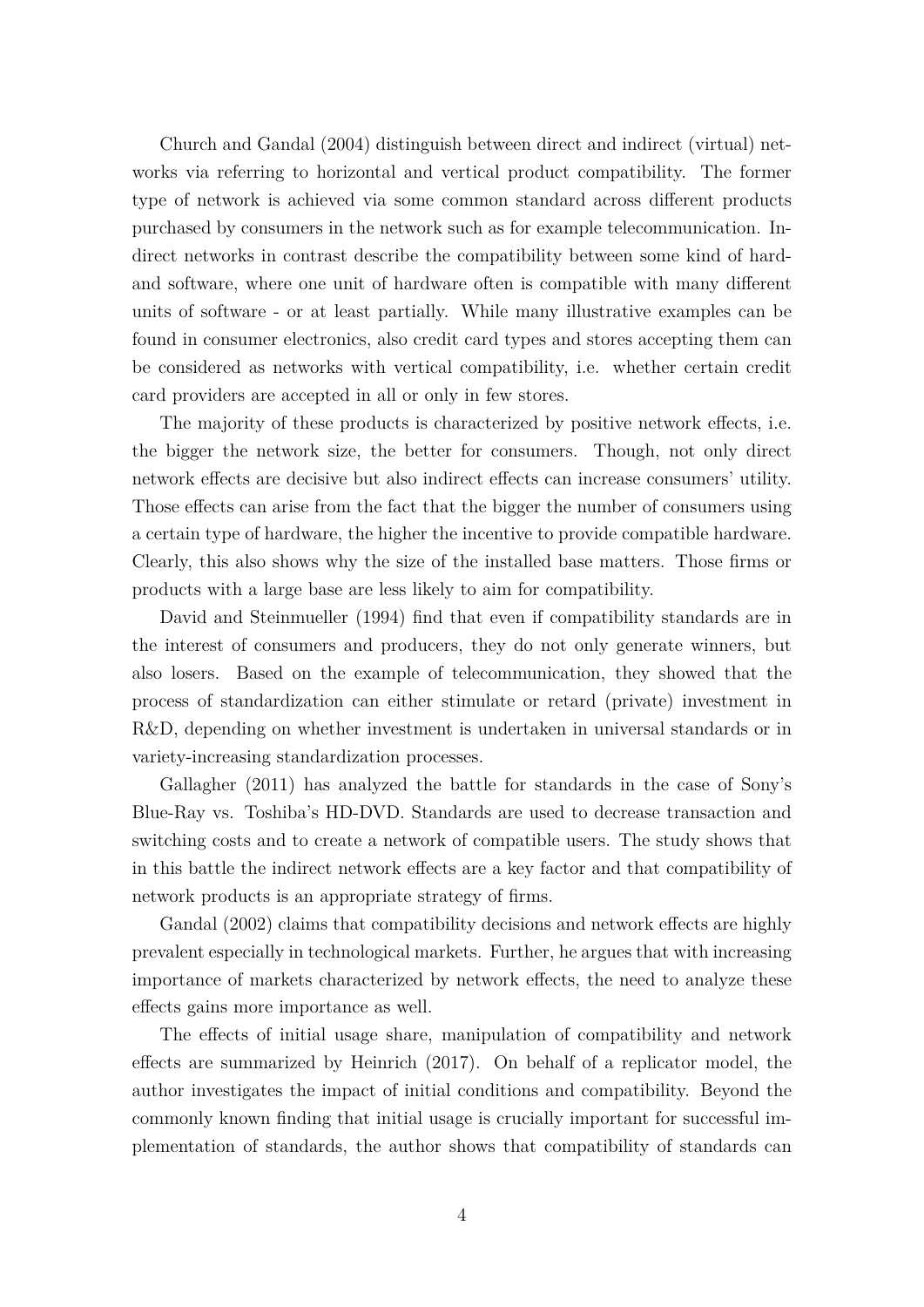have a significant effect that may be able to outweigh a low initial usage share.

As already mentioned, [Pfähler and Wiese](#page-15-4) ([2006](#page-15-4)) do not derive an explicit solution, however, they show that in the case of symmetric firms, a corner solution with perfect compatibility constitutes an equilibrium, thereby, providing the basis for the following analysis. To solve for an explicit solution, we provide a theoretical model explaining the empirical evidence of partial compatibility and shedding light on the decisive factors leading to these strategic decisions.

## <span id="page-5-0"></span>**3 Strategic Compatibility Decisions**

We consider a two-stage game, where two firms  $i = 1, 2$  decide independently on the compatibility of their network products in the first stage and engage in price competition in the second stage. Consumers of mass 1 are characterized by heterogeneous preferences that are uniformly distributed along a linear Hotelling line defined on the unit interval  $x \in [0,1]$ . When not being able to purchase their most preferred product, consumers suffer from a quadratic loss of utility.

Each consumer buys exactly one unit of the product, thereby realizing positive network externalities. As a consequence, their utility increases in the mass of consumers adopting the respective product. Furthermore, we assume that the firms have chosen maximum horizontal differentiation, i.e. they have positioned their products at the extremes of the Hotelling line. Without loss of generality, we define the product of firm 1 being located to the left of firm 2, implying  $x_1 = 0$  and  $x_2 = 1$ .

The influence of the mass of consumers using the rival's product depends on the degree of product compatibility  $k_i \in [0,1]$ . The limit case of  $k_i = 0$  describes complete incompatibility, whereas, the opposite limit case  $k_i = 1$  denotes perfect compatibility of the products.

The network of firm  $i$  consists of its installed base  $b_i$ , defined as the amount of products sold to users in the past, and the quantity  $q_i$ , denoting the sales in the considered period. We assume symmetric initial conditions for both firms, i.e.  $b_1 = b_2 = b \geq 0$ , in order to derive an explicit equilibrium solution, characterized by a two-sided partial compatibility. Then, the network size of firm *i* is defined as

$$
g_i = b + q_i + k_i(b + q_j) , \quad i, j = 1, 2 , i \neq j.
$$

The surplus of every consumer buying product *i* adds up to

$$
CS_i = u_0 + \beta g_i - p_i - \alpha (x - x_i)^2,
$$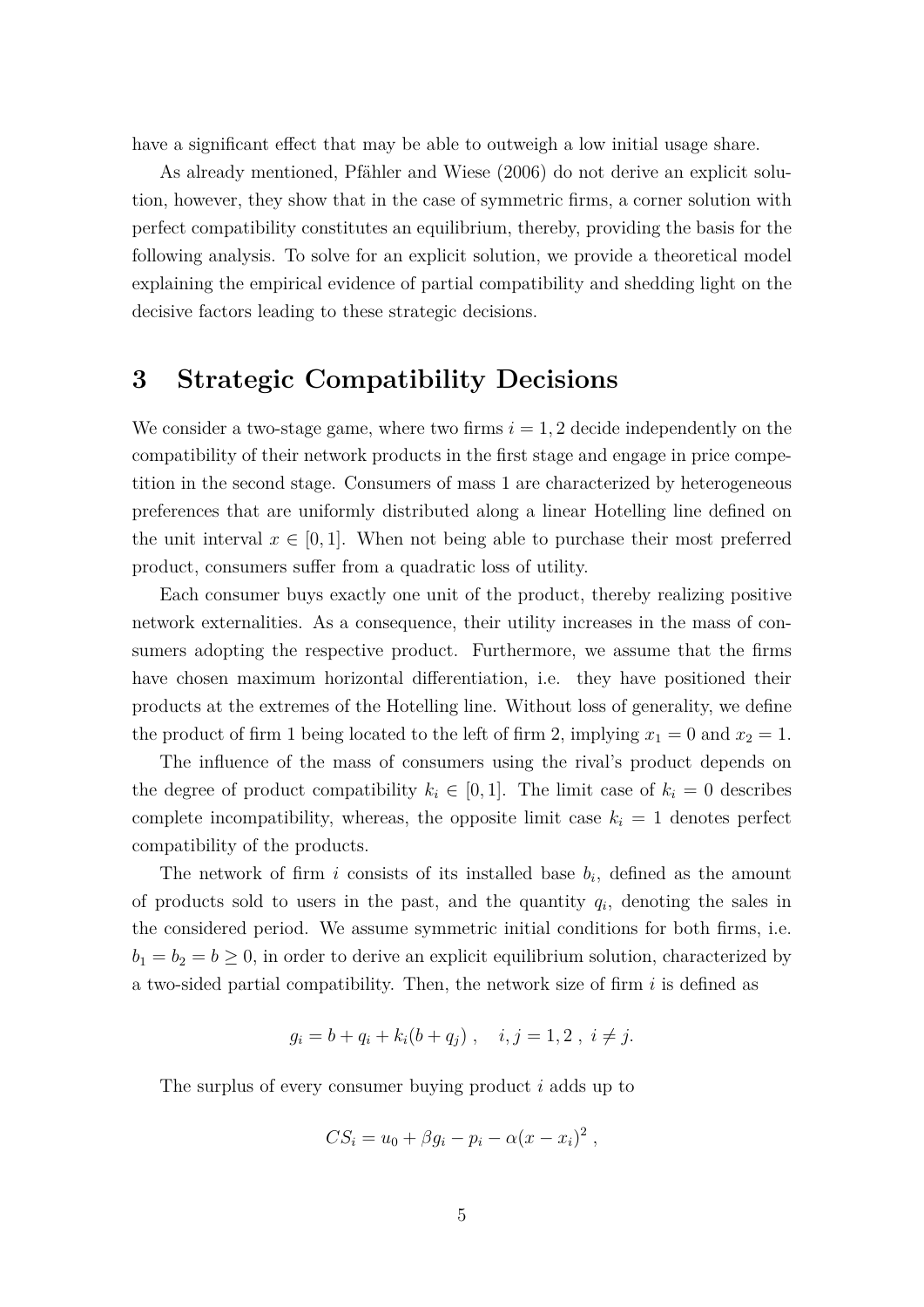where  $u_0$  denotes the basic utility and  $p_i$  the price charged by firm *i*. The parameters  $\alpha$  and  $\beta$  indicate consumers' preferences for the two-dimensional product characteristics heterogeneity and compatibility. Accordingly,  $\alpha \geq 0$  is a measure of horizontal product differentiation and  $\beta \in [0, \alpha/3]$  is a measure of the strength of network effects.

The consumer being indifferent between buying product 1 (from firm 1) or product 2 (from firm 2) is located on the Hotelling line at

$$
x^{0} = [\alpha + (p_{j} - p_{i}) + \beta [b(k_{i} - k_{j}) + (1 - k_{j})q_{i} - (1 - k_{i})q_{j}]/(2\alpha),
$$

implying the firm-specific demand functions  $D_1 = x^0$  and  $D_2 = 1 - x^0$ .

Supposing rational and self-fulfilling expectations, as it is adequate in a subgame perfect Nash equilibrium, it, consequently, has to hold that  $q_i = D_i$ ,  $i = 1, 2$ . Solving the two-equation system gives the firms' (expected) demand functions

$$
D_i(p_1, p_2, k_1, k_2) = \frac{1}{2} + \frac{p_j - p_i + \beta(1 + 2b)(k_i - k_j)/2}{2\alpha - \beta(2 - k_i - k_j)}.
$$

Firms have to incur constant marginal production costs *c* as well as coordination costs that are a prerequisite for their decision on the degree of product compatibility. Following [Kim](#page-15-14) ([2002](#page-15-14)), we assume the quadratic cost function  $(\gamma/2)k_i^2$ , where  $\gamma > 0$ denotes a coordination cost parameter. This gives the firms' profit functions

$$
\pi^{i}(p_1, p_2, k_1, k_2) = (p_i - c) \left[ \frac{1}{2} + \frac{p_j - p_i + \beta(1 + 2b)(k_i - k_j)/2}{2\alpha - \beta(2 - k_i - k_j)} \right] - \frac{\gamma k_i^2}{2} \,. \tag{1}
$$

In the second stage of the game, firms maximize their profits with respect to the prices. From the first-order conditions we derive the equilibrium prices

$$
p_i = c + \alpha - \beta (3 - 2k_i - k_j - b(k_i - k_j)) / 3.
$$
 (2)

For  $\beta = 0$  we derive the standard price-setting result of the Hotelling model, see e.g. [Tirole](#page-15-15) ([1988](#page-15-15)). An increase of the parameter *β* reflects a higher importance of network effects. Obviously, in the symmetric equilibrium with  $k_1 = k_2$ , incompatibility of products leads to fiercer price competition between the firms.

By substituting the price equations (2) into the profit equations (1), we obtain the firms' reduced-form profit functions

$$
\pi^{i}(k_{1},k_{2}) = \frac{\left[3\alpha - \beta(3 - 2k_{i} - k_{j} - b(k_{i} - k_{j}))\right]^{2}}{9[2\alpha - \beta(2 - k_{i} - k_{j})]} - \frac{\gamma k_{i}^{2}}{2}.
$$
\n(3)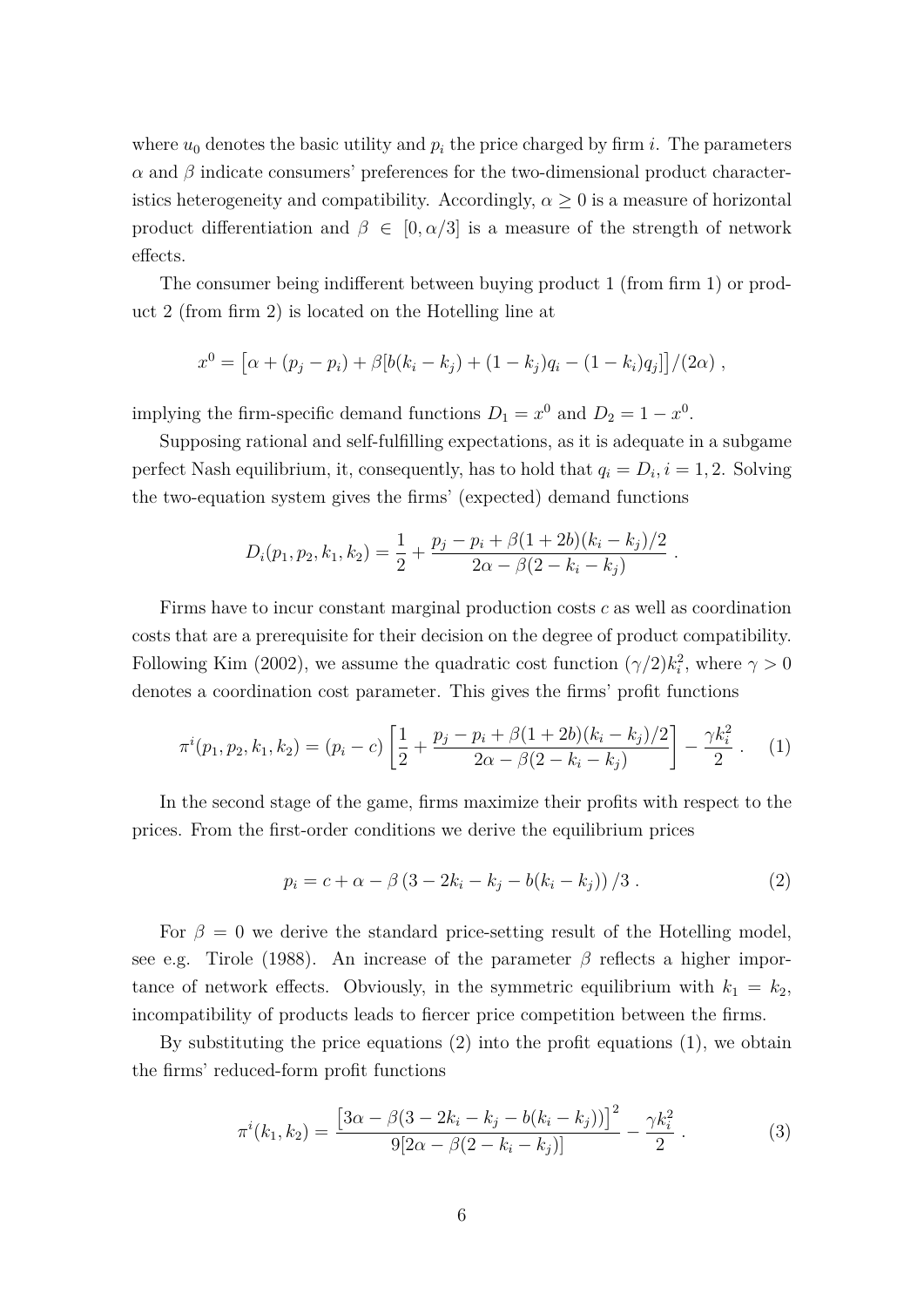<span id="page-7-0"></span>Figure 1: Firm profits as depending on their compatibility decisions  $(\alpha = 2, \beta = 1, \gamma = 1, b = 0)$ 



Figure [1](#page-7-0) illustrates the dependence of firm profits on their independent compatibility decisions. The influence of the rival's compatibility decision on the profits is ambiguous and depends on the preferences for heterogeneity and compatibility as well as on the size of the installed bases.

In the first stage of the game, firms simultaneously decide on the degree of compatibility of their products in anticipation of the impact on price competition. Differentiation of the reduced-form profit functions (3) with respect to the strategic variables  $k_i$  and then imposing symmetry leads to

$$
\left. \frac{d \pi^i}{d k_i} \right|_{k_1 = k_2 = k^*} = \frac{(5 + 4b)\beta}{12} - \gamma k^*.
$$

Obviously, we have to distinguish two parameter ranges. For low parameter values  $\gamma \in [0, (5+4b)\beta/12]$ , the symmetric equilibrium is the corner solution  $k^* = 1$ , implying perfect compatibility of both products. This is the well-known outcome of the game when coordination costs are neglected, see e.g. [Pfähler and Wiese](#page-15-4) [\(2006](#page-15-4)). However, in the case of sufficiently high parameter values  $\gamma > (5+4b)\beta/12$ , the firstorder conditions  $d\pi^{i}/dk_{i} = 0$ ,  $i = 1, 2$ , lead to an interior optimum indicating only partial compatibility as solution. This result is all the more relevant, the smaller the installed bases *b* are.

In emerging markets and in those markets where frequent innovations induce a continuing process of creative destruction, typically the installed base is low and the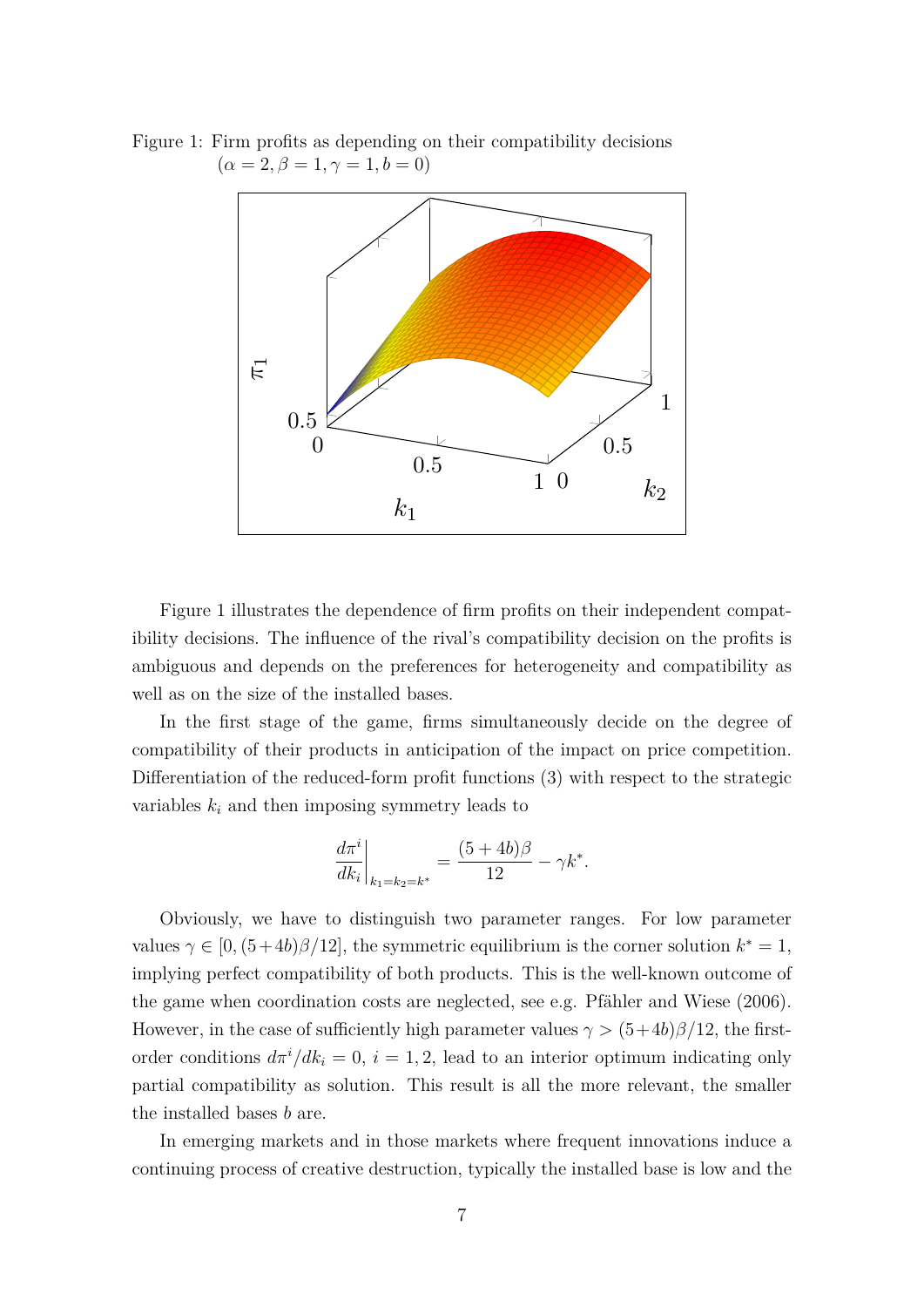coordination cost is high. These are exactly the conditions under which our model predicts partial compatibility. Indeed our model provides a convincing explanation for the perpetual compatibility trouble with IT products.

The overall subgame perfect Nash equilibrium solution of our model is characterized by the firms' compatibility decisions

$$
k^* = \min\{(5+4b)\beta/(12\gamma), 1\}.
$$

As is shown in Figure [2,](#page-8-0) the solution covers all degrees of compatibility, depending on the coordination cost parameter *γ*.

<span id="page-8-0"></span>

Figure 2: Firms' strategic choice on the degree of compatibility

In the second stage of the game, firms observe the compatibility decisions of each other and charge the equilibrium prices

$$
p^* = \begin{cases} c + \alpha & \text{if } (5 + 4b)\beta/(12\gamma) \ge 1\\ c + \alpha - \beta \left[1 - (5 + 4b)\beta/(12\gamma)\right] & \text{if } (5 + 4b)\beta/(12\gamma) < 1 \,. \end{cases}
$$

Figure [3](#page-9-0) depicts the dependence of the equilibrium prices on the cost parameter *γ*. For low parameter values, when firms choose perfect compatibility, prices consist of the sum of unit cost and a mark-up determined by the product-differentiation parameter  $\alpha$ . Clearly, this solution corresponds to the basic Hotelling model where no compatibility decisions are considered. With increasing parameter values, prices decline and converge to their minimum value  $c + \alpha - \beta$ .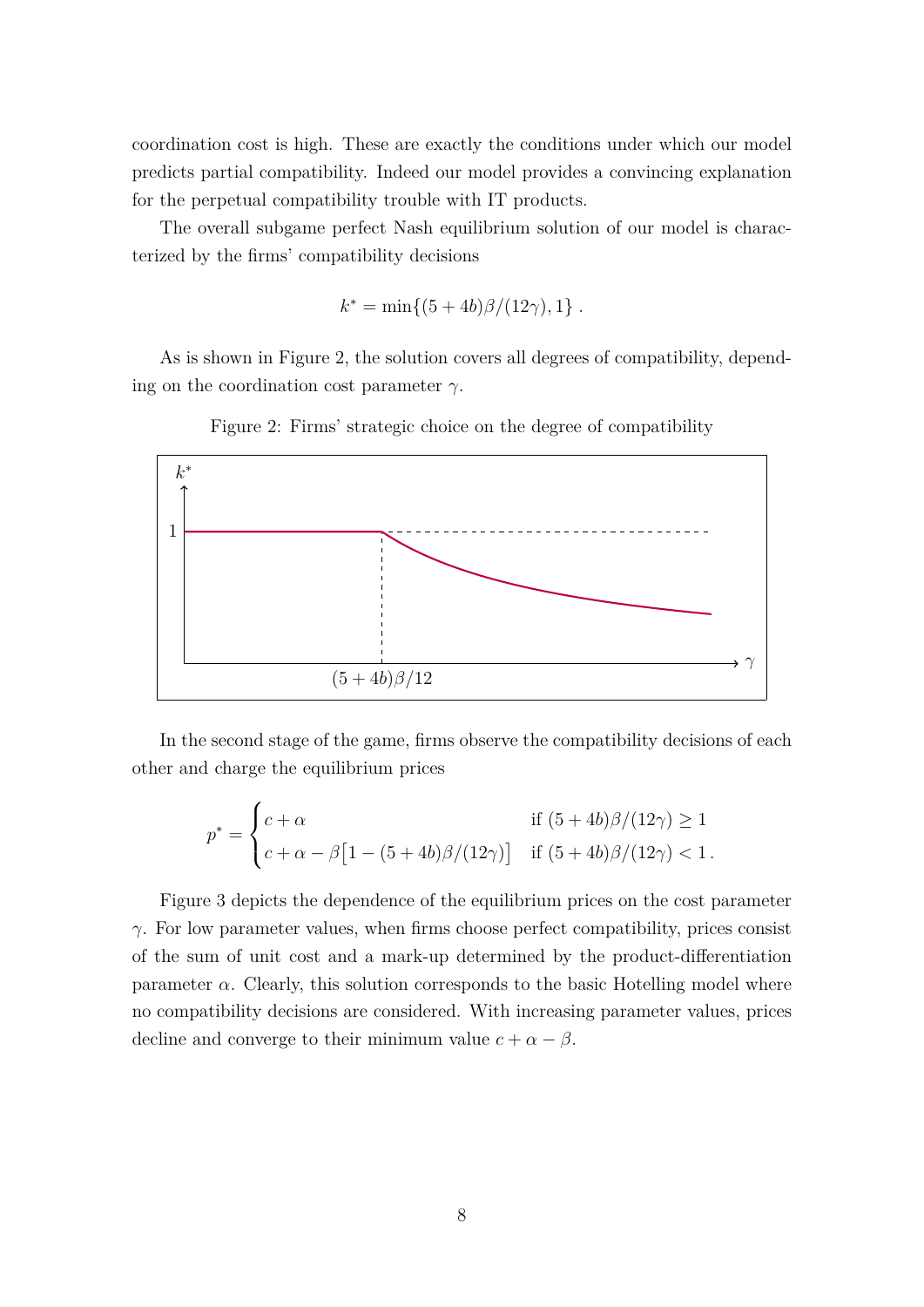Figure 3: Equilibrium prices in the case of strategic compatibility choices

<span id="page-9-0"></span>

Finally, the firm profits amount to

$$
\pi^* = \begin{cases} \frac{1}{2} \left( \alpha - \gamma \right) & \text{if } (5+4b)\beta/(12\gamma) \ge 1\\ \frac{1}{2} \left[ \alpha - \beta + \frac{(5+4b)(7-4b)\beta^2}{144\gamma} \right] & \text{if } (5+4b)\beta/(12\gamma) < 1 \,. \end{cases}
$$

Figure [4](#page-9-1) depicts the profits in dependence of the cost parameter  $\gamma$ . When compatibility costs are negligible, the profits are  $\pi^* = \alpha/2$  and again correspond to those resulting in the Hotelling model. However, with increasing parameter values, profits decline and finally converge to their minimum value  $(\alpha - \beta)/2$ .

Figure 4: Equilibrium profits in the case of strategic compatibility choices

<span id="page-9-1"></span>

When the installed bases *b* are modest and the impact  $\beta$  of network effects on consumers' utility is of minor importance, the critical value  $(5 + 4b)\beta/(12\gamma)$  is low, implying a wider range for partial compatibility and lower prices and profits.

The model presented so far, is able to explain different degrees of compatibility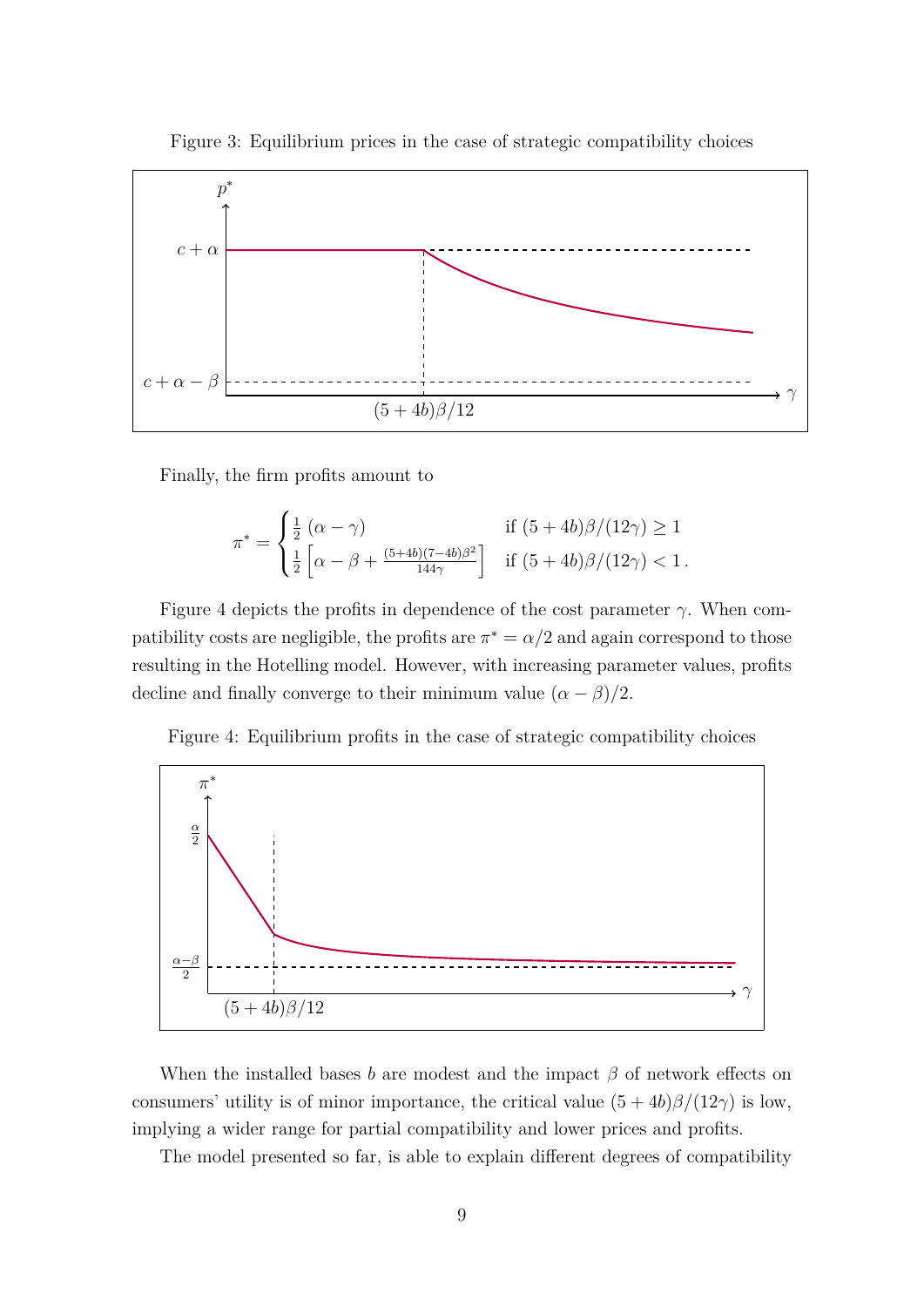emerging in markets with different costs of coordination. The model can account for partial compatibility in those cases where coordination costs are (sufficiently) high.

## <span id="page-10-0"></span>**4 Common Standardization Decisions**

In this section we shed some light on common standardization decisions. Firms often have the possibility to define common compatibility standards via so called marketspecific "standards developing organizations" (SDOs). The term SDO usually refers to national organizations. However, there are also independent international standards organizations, that are organized as non-profit institutions and financed by their members' (and possibly benefactors') contributions.

These members are usually firms being affected by the common standards. For example, in the field of web-based telecommunication, the "World Wide Web Consortium" (w3c) has set many common standards on internet protocols. The internet protocol suite encloses many essential technologies, such as the markup languages HTML and XML or the style sheet language CSS. A further milestone of internet technology, the programming language JavaScript, also results from standardization processes of major IT firms (e.g. Yahoo, Microsoft, Google, etc.) under the umbrella organization "Ecma International" (European Computer Manufacturers Association).

Our approach can easily capture common standardization decisions of firms. Instead of independently deciding on firm-specific degrees of compatibility  $k_i$ ,  $i =$ 1*,* 2, firms choose a common degree of compatibility *k* in the first stage of the game. We allow for a proportional standardization cost function  $({\zeta \gamma}/2)k^2$ , where  $\zeta > 0$ represents for example a membership fee to finance the SDO.

The price decisions (2) in the second stage of the game remain unchanged. The firms' reduced-form profit functions (3), however, simplify to

$$
\pi^i(k) = \frac{\alpha - \beta(1 - k) - \zeta \gamma k^2}{2} , \quad i = 1, 2 .
$$

Maximization with respect to the common compatibility parameter *k* leads to the optimal degree of standardization

$$
k^{**} = \min\{\beta/(2\zeta\gamma), 1\}.
$$

In the case of a common standardization level, the installed bases *b* do not exert any influence on the compatibility decision *k ∗∗*. As shown in Figure [5](#page-11-0), the solution of the model again is able to account for all degrees of compatibility.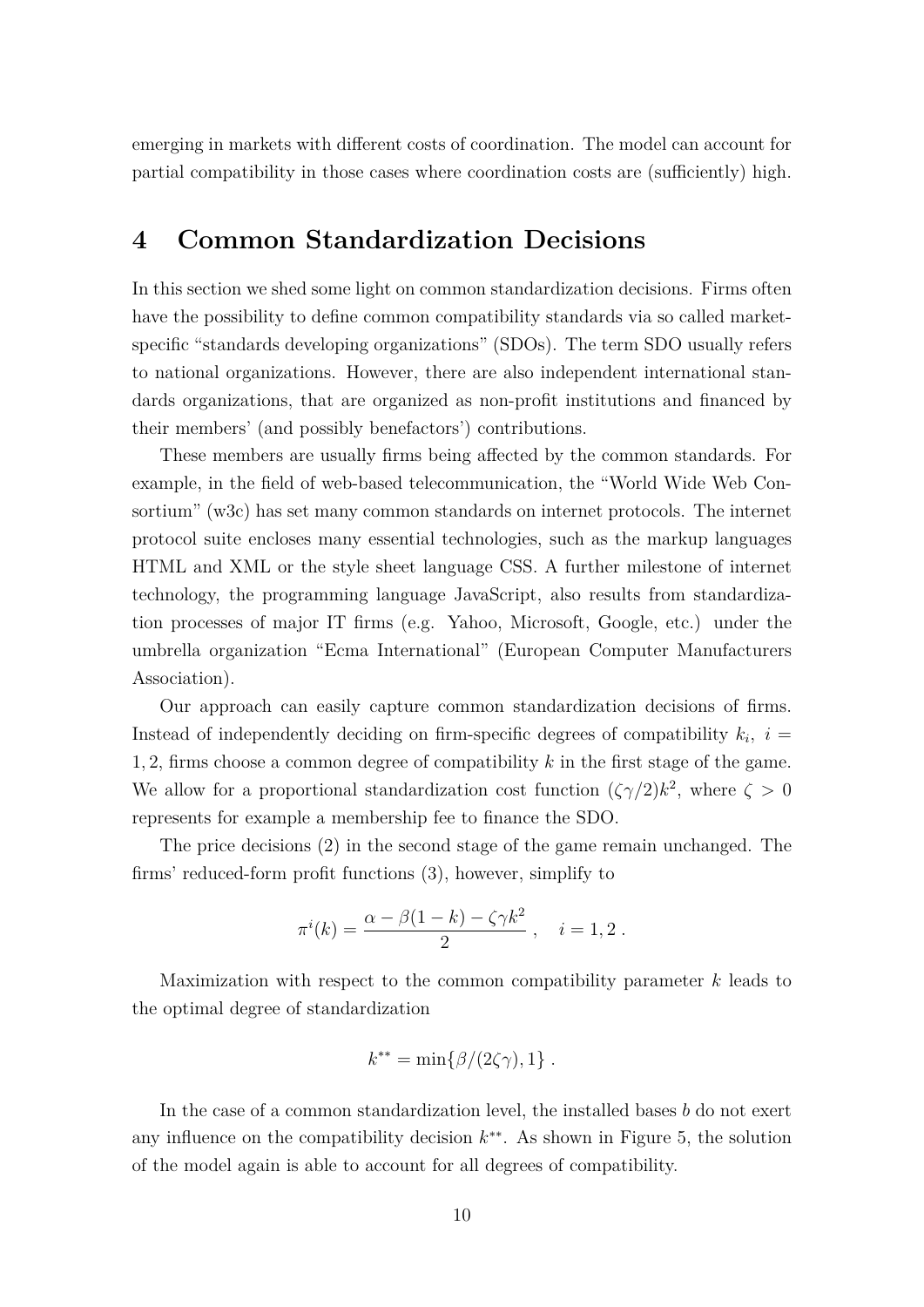<span id="page-11-0"></span>

Figure 5: Firms' common choice on the degree of compatibility

A comparison of strategic and common compatibility decisions shows that even for identical coordination cost functions, i.e.  $\zeta = 1$ , the relation of the parameters depends on the installed bases *b*,

$$
k^* \geqslant k^{**} \quad \text{for} \quad \zeta \geqslant \frac{6}{5+4b}
$$

*.*

If the installed bases are negligible, firms decide for a lower degree of compatibility in case of independent decisions in comparison to common decisions, i.e.  $k^*$  <  $k^{**}$ . However, when the (membership fee) cost parameter  $\zeta$  of the SDO is high, the result switches and the firms' common compatibility decision results in a lower degree of standardization.

The common compatibility decisions *k ∗∗* lead to the equilibrium prices

$$
p^{**} = \begin{cases} c + \alpha & \text{if } \beta/(2\zeta\gamma) \ge 1 \\ c + \alpha - 3\beta \big[1 - \beta/(2\zeta\gamma)\big] & \text{if } \beta/(2\zeta\gamma) < 1 \; . \end{cases}
$$

Figure [6](#page-12-0) depicts the dependence of equilibrium prices on the cost parameter *γ*. Again, for the range of low parameter values, where firms choose perfect compatibility, prices consist of the sum of unit cost and the mark-up depending on the product-differentiation parameter  $\alpha$ . For increasing costs, prices decline and finally converge to their minimum  $c + \alpha - 3\beta$ , which is lower than the one under strategic decisions.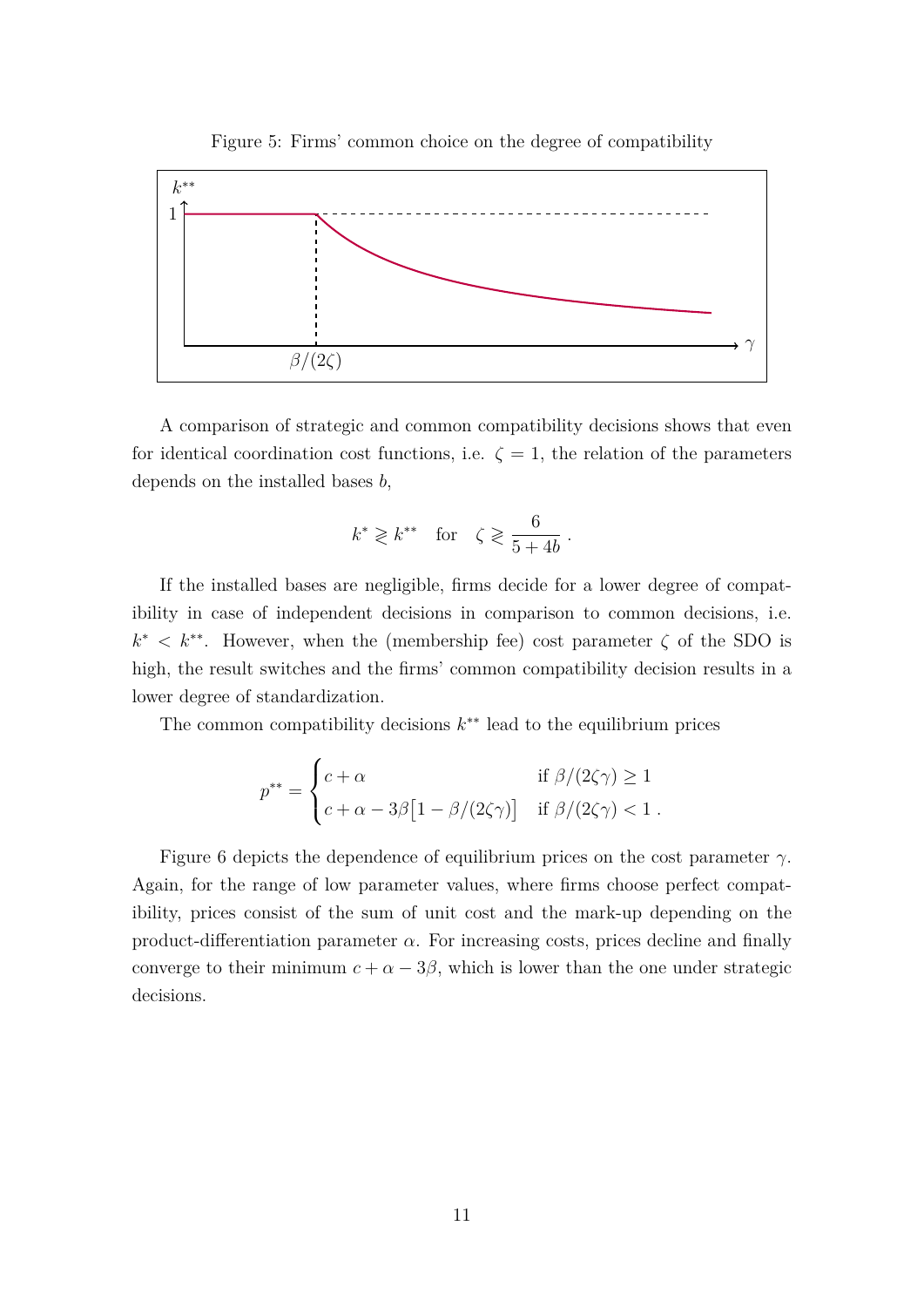<span id="page-12-0"></span>

Figure 6: Equilibrium prices in the case of common compatibility choices

Finally, firm profits are derived as

$$
\pi^{**} = \begin{cases} \frac{\alpha - \zeta \gamma}{2} & \text{if } \beta/(2\zeta \gamma) \ge 1\\ \frac{\alpha - \beta}{2} + \frac{\beta^2}{8\zeta \gamma} & \text{if } \beta/(2\zeta \gamma) < 1 \,. \end{cases}
$$

Profits increase in the product-differentiation parameter *α* and decrease in the cost parameter  $\zeta \gamma$ , whereby the influence of the initial coordination cost parameter *γ* is identical to the effect of the factor scaling them,  $\zeta$ , in case firms define a common compatibility standard.

The strength of network effects,  $\beta$ , affects the equilibrium profits only if coordination costs are relatively high ( $\beta \leq 2\zeta\gamma$ ), which occurs exactly in the situation when partial compatibility is optimal. In such an equilibrium with partial compatibility, firm profits decline in the strength of network effects.

Figure [7](#page-13-1) describes the development of profits with increasing costs of coordination, which reflects a similar pattern as under strategic compatibility decisions.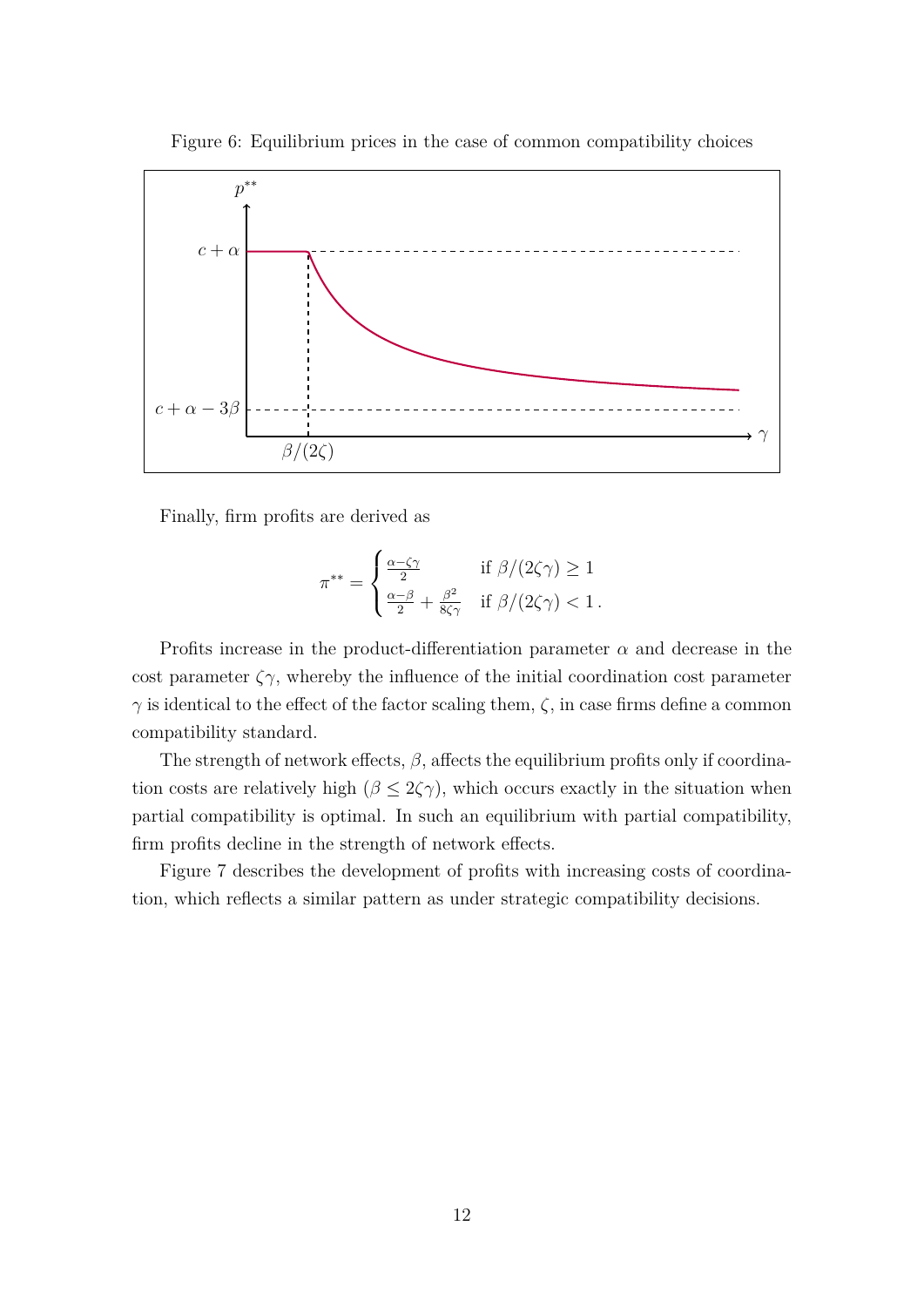Figure 7: Equilibrium profits in the case of common compatibility choices

<span id="page-13-1"></span>

#### <span id="page-13-0"></span>**5 Conclusion**

Why do rival IT firms choose partial compatibility of network products? Applied game theory in industrial organization studies this question in the context of strategic competition. The simplest framework for such analyses is a two-stage duopoly game in a heterogeneous market where rivals decide on the degree of compatibility of their network products in the first stage and charge prices in the second stage.

For asymmetric market structures, resulting e.g. from differences in the installed bases of the products, no simple explicit solution exists. For symmetric market structures, earlier models imply the corner solution of full compatibility. Therefore, these models are not appropriate to explain the empirical evidence of partial compatibility in IT markets.

This paper shows that the consideration of coordination costs leads indeed to an explicit solution with partial compatibility. The optimal degree of compatibility is increasing in the products' installed bases. However, in emerging markets and in markets where frequent innovations induce a continuing process of creative destruction, the installed bases are rather low. Under such circumstances, our model predicts partial compatibility of network products as it can be observed in many markets.

Furthermore, we show that partial compatibility can also be explained when compatibility decisions are not strategic but common. This environment is relevant e.g. in markets with standards developing organizations (SDOs). Therefore, our approach provides a convincing explanation for the perpetual compatibility trouble with IT products we experience every day.

A further question arising from this study might be how compatibility decisions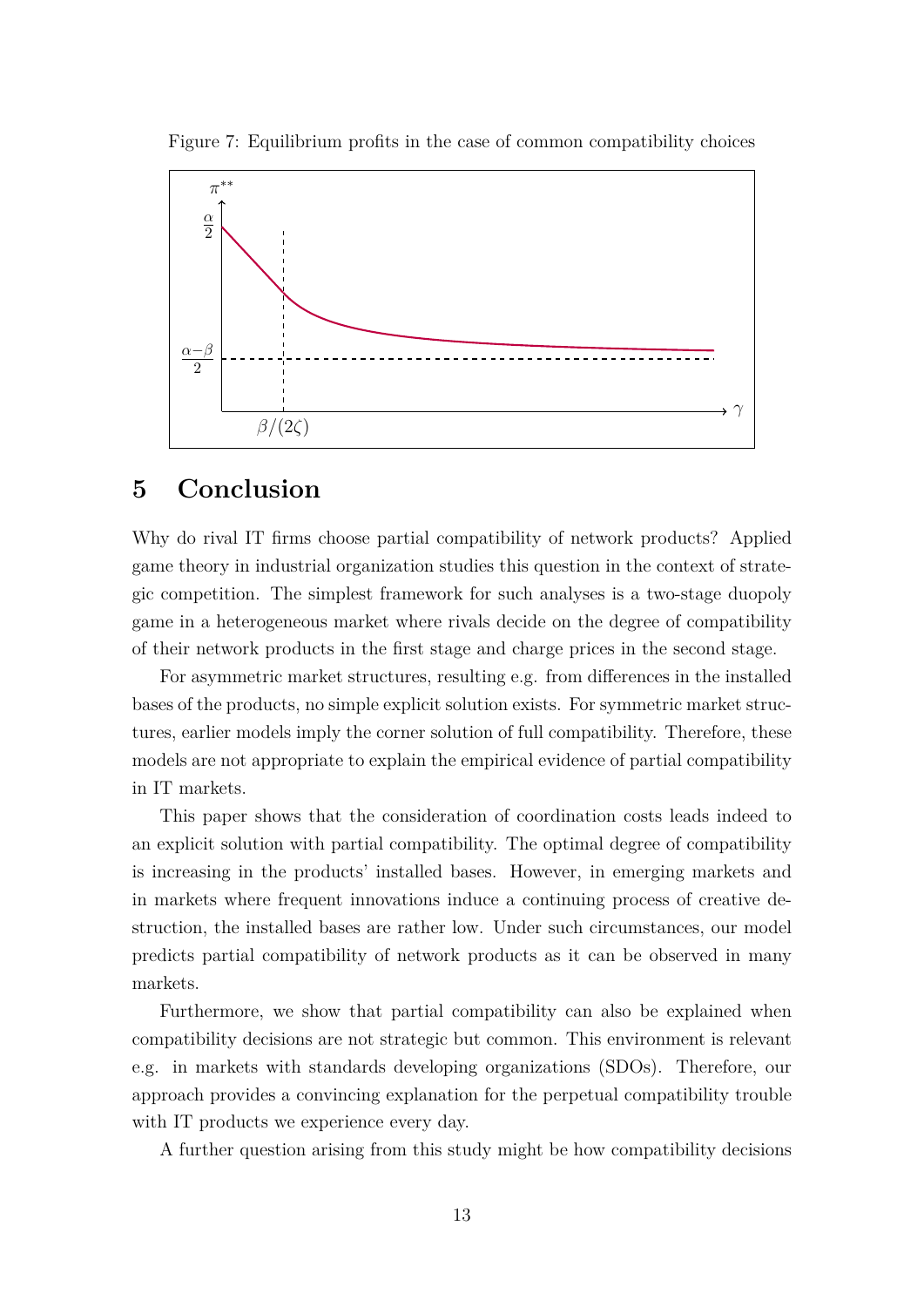influence endogenous choices of product positioning in a multi-dimensional product space with preference conglomeration around the center, see e.g. [Stadler](#page-15-16) [\(2019](#page-15-16)). It might also be worthwhile to extend the approach with respect to a price-elastic total demand or uncertainty about the fashion trend. Such interesting topics are left for future research.